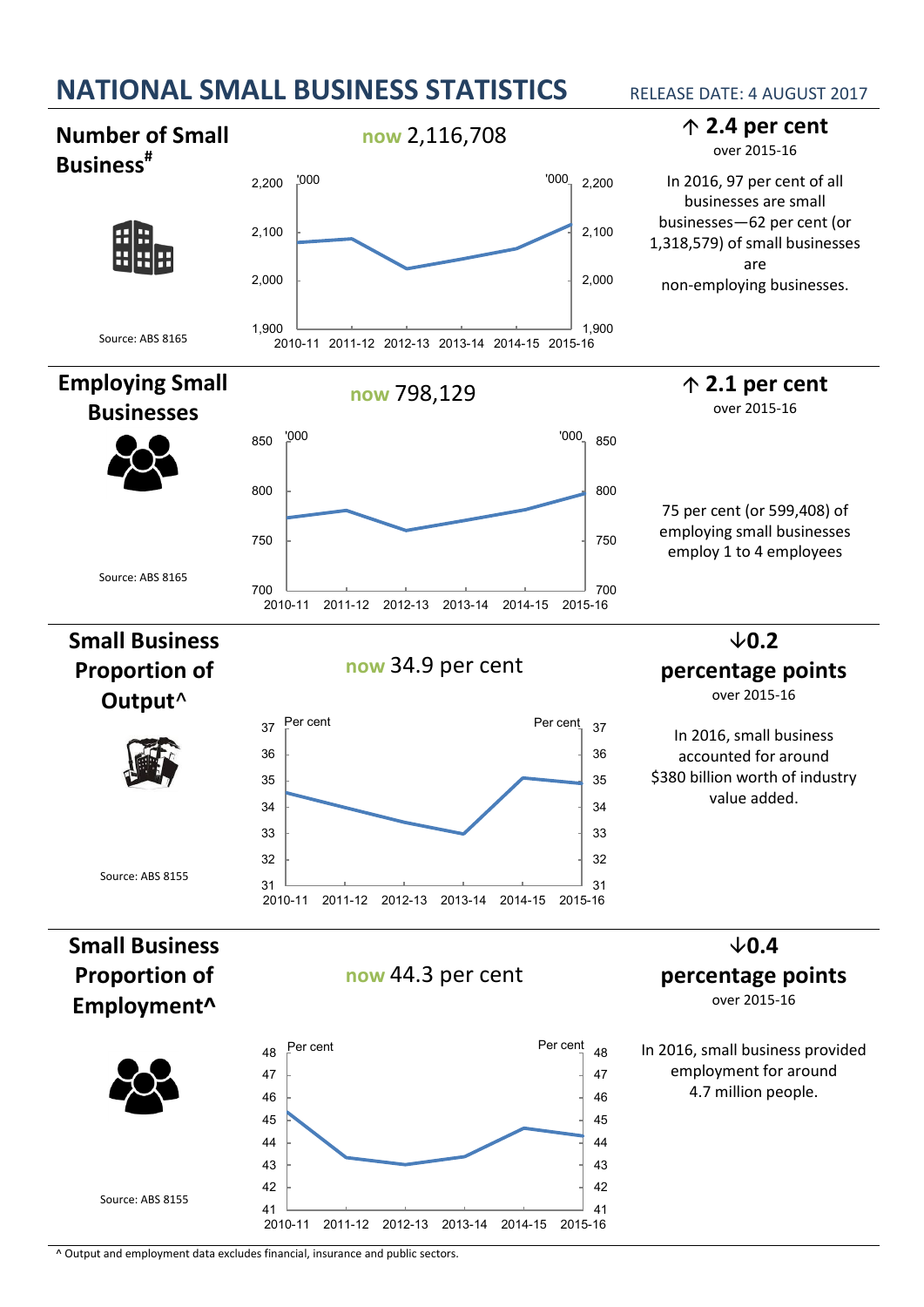|                                         |                 |              | <b>Change from</b> | <b>Change from</b>    | 10-yr average                  |                               |               |  |
|-----------------------------------------|-----------------|--------------|--------------------|-----------------------|--------------------------------|-------------------------------|---------------|--|
|                                         | Latest data     | <b>Value</b> | previous qtr (%)   | previous yr (%)       | annual growth (%) Next release |                               | <b>Source</b> |  |
| <b>ABS - Number of small businesses</b> |                 |              |                    |                       |                                |                               |               |  |
| Total ('000)                            | 2015-16         | 2,116.7      | <b>NA</b>          | 2.4                   | 1.2                            | Early 2018                    | ABS cat. 8165 |  |
| Employing ('000)                        | 2015-16         | 798.1        | <b>NA</b>          | 2.1                   | 1.0                            | <b>Early 2018</b>             | ABS cat. 8165 |  |
| Non-employing ('000)                    | 2015-16         | 1,318.6      | NA                 | 2.6                   | 1.3                            | <b>Early 2018</b>             | ABS cat. 8165 |  |
| <b>ABS</b> - Entries and exits          |                 |              |                    |                       |                                |                               |               |  |
| Entries ('000)                          | 2015-16         | 309.2        | <b>NA</b>          | 10.3                  | 296.8^                         | <b>Early 2018</b>             | ABS cat. 8165 |  |
| Exits $(1000)$                          | 2015-16         | 258.0        | NA                 | $-0.1$                | $281.1^{\circ}$                | <b>Early 2018</b>             | ABS cat. 8165 |  |
| <b>ABS</b> - Output (IVA)               |                 |              |                    |                       |                                |                               |               |  |
| $\vert$ Output ( $\delta$ b)            | 2015-16         | 378.4        | <b>NA</b>          | 0.7                   | 3.7                            | Mid 2018                      | ABS cat. 8155 |  |
| Share of total $(\% )$                  | 2015-16         | 34.9         | NA                 | $-0.2^{\prime\prime}$ | $35.5^{\circ}$                 | Mid 2018                      | ABS cat. 8155 |  |
| <b>ABS</b> - Employment                 |                 |              |                    |                       |                                |                               |               |  |
| Employment ('000)                       | 2015-16         | 4,731.0      | NA                 | $-0.2$                | $-0.7*$                        | Mid 2018                      | ABS cat. 8155 |  |
| Share of total $(\% )$                  | 2015-16         | 44.3         | NA                 | $-0.44$               | $46.3*$ ^                      | Mid 2018                      | ABS cat. 8155 |  |
| $*$ 7-yr average not 10-yr average      | ** Index points |              |                    | ^ 10-yr average value |                                | A Percentage point difference |               |  |

*# Note:* In the recent 2017-18 Budget it was estimated that a change to the definition of small business entity in the taxation law could impact around 3.2 million small businesses. These numbers are determined using ATO tax data, rather than ABS data. ABS data differs from the ATO data because these two organisations define small business differently. The ABS uses a definition of businesses that employ fewer than 20 employees. The ATO (and the taxation laws) define a small business as a business with aggregated annual turnover (the sum of business activity across all "connected" business entities). Further, the scope of ABS statistics is narrower. The ABS statistics is focused on counting only actively trading businesses, rather than all entities carrying out economic activity, or in other words, the ATO data includes transitory businesses while the ABS looks to capture ongoing businesses.